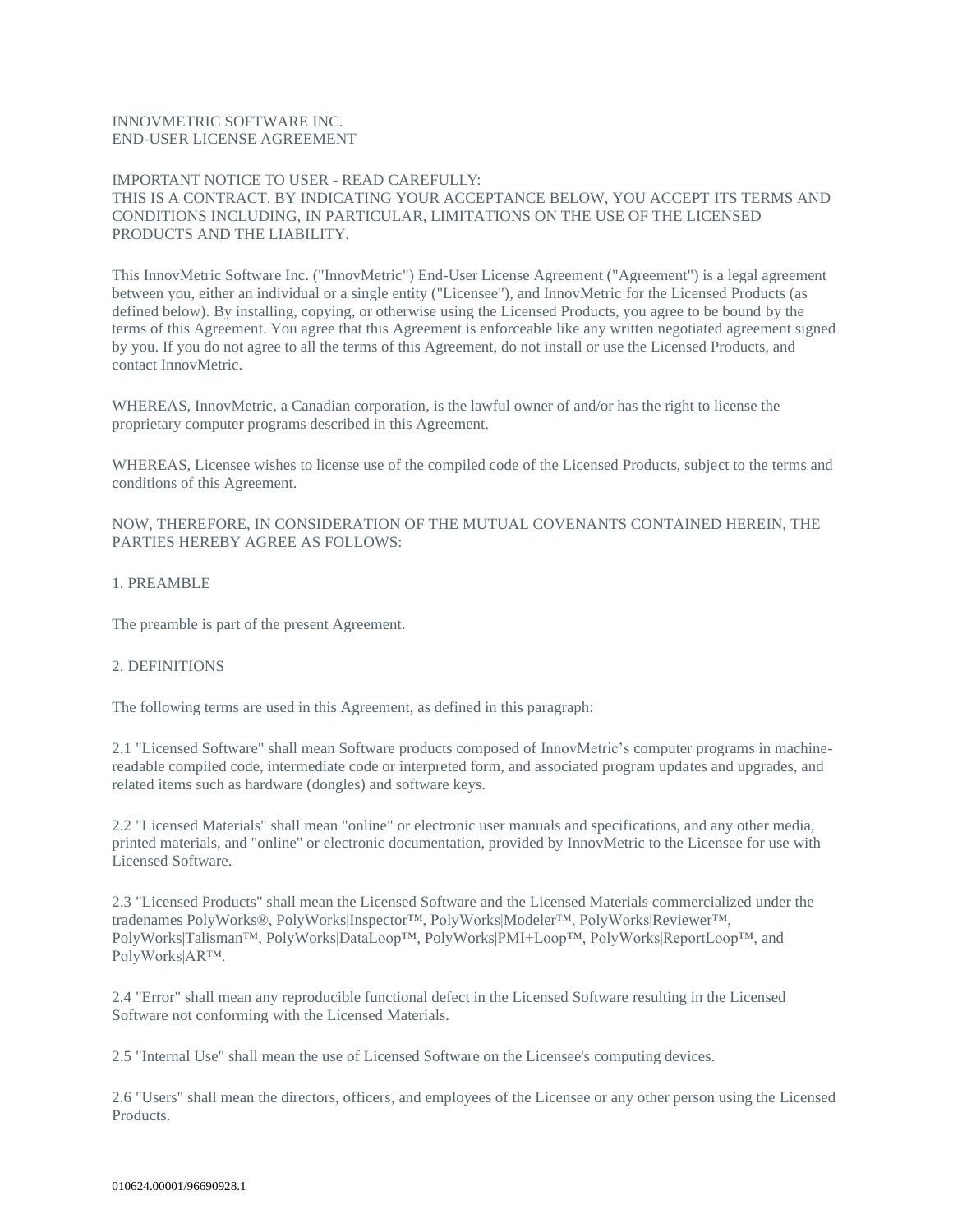2.7 "Open Source Library" shall mean object code that is statically or dynamically linked to the Licensed Software and that contains, or is derived from, any computer source code licensed pursuant to a license that is identified as an open source license by the Open Source Initiative (opensource.org) or other similar licensing or distribution models for computer code offered free of charge.

### 3. LICENSE

### 3.1 Terms

InnovMetric hereby grants Licensee a nonexclusive, nontransferable license to use the Licensed Products solely for its own internal use only and for no other purpose.

For purchased perpetual Licenses only—excluding licenses leased for a predetermined period of time, evaluation licenses, as well as temporary "one-year use" licenses—the license is granted for an indefinite period.

For licenses leased for a predetermined period of time, for evaluation licences, and for temporary "one-year use" licenses, the license is granted for a period beginning at the installation date and for the duration of the lease, evaluation period, "one-year use" period, or other period as agreed between InnovMetric and Licensee.

For subscriptions purchased for a predetermined period of time, the license is granted for the duration of the subscriptions to the first differentiated users or devices that connect to the license server. Users are allowed the concurrent use of two different computing devices.

Licensee is responsible to clearly advise all Users, as described in section 2.6, of all obligations contained in this Agreement.

## 4. PROTECTION OF PROPRIETARY RIGHTS

4.1 Right to Use Licensed Products

Licensee acknowledges that no right, title, or interest, other than the right to use the Licensed Products, is transferred or granted by this Agreement. Licensee is prohibited from selling, renting, leasing, making available to third parties, and sublicensing the Licensed Products.

### 4.2 Open Source Libraries

The use and operation of the Licensed Software may require the concurrent use of the Open Source Libraries listed at the following hyperlink: <https://downloads.polyworks.com/doc/PolyWorksAcknowledgments.pdf> (the "List of Open Source Libraries"). Licensee acknowledges that InnovMetric shall be entitled to update the List of Open Source Libraries, as the use of Open Source Libraries varies upon each new release. InnovMetric represents and warrants that it has the right to authorize the use of such Open Source Libraries by Licensee in conjunction with the Licensed Software, in full compliance with the licensing terms of such Open Source Libraries. Where and to the extent required pursuant to the licensing terms of such Open Source Libraries, InnovMetric will provide or make available a copy of the source code of such Open Source Libraries to Licensee. Licensee's use of such Open Source Libraries is governed by the terms of this Agreement, not the usual licensing terms of such Open Source Libraries. InnovMetric represents and warrants that it is authorized to license the use of such Open Source Libraries as per the terms of this Agreement. Licensee releases all third-party owners or licensors of such Open Source Libraries of any and all liability flowing from representations, conditions, warranties and covenants made or provided pursuant to this Agreement that go above and beyond those representations, conditions, warranties and covenants made or provided under the usual licensing terms of such Open Source Libraries, as applicable between InnovMetric and such third-party owners or licensors.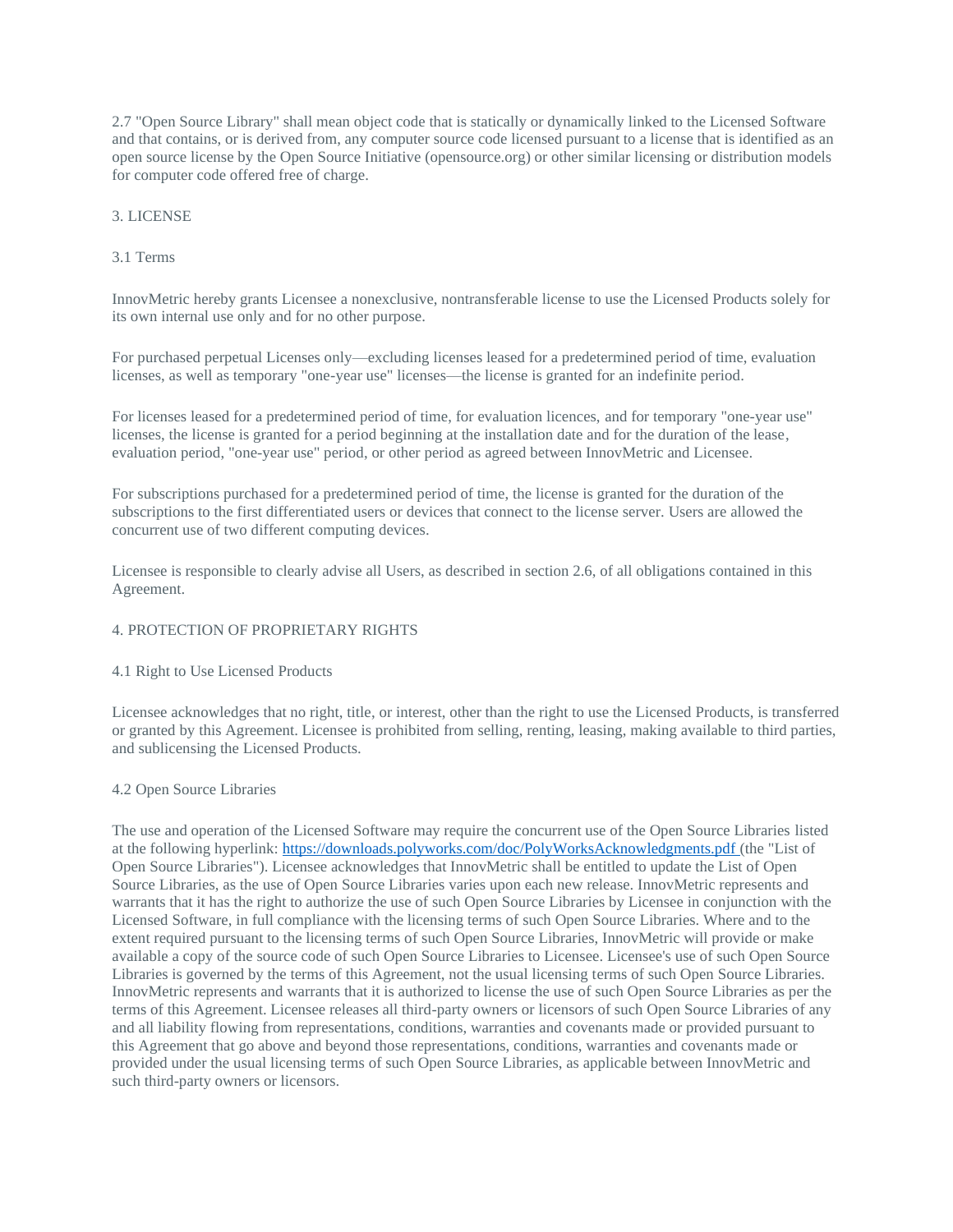### 4.3 Confidential Information

Licensee acknowledges that the Licensed Products constitute trade secrets, are furnished by InnovMetric to Licensee in confidence, and contain proprietary and confidential information. The placement of a copyright notice on any portion of the Licensed Products will neither be construed to mean that such portion has been published, nor derogate from any claim that such portion is a trade secret or contains proprietary and confidential information.

### 4.4 Nondisclosure

Licensee agrees that it will not, under any circumstances, except as expressly authorized hereby, distribute or disseminate any information contained in or disclosed by the Licensed Products, including but not limited to any technical information, design concepts, processes, procedures, formulae or algorithms, to any person except to those of its employees and/or other users whose access is necessary for Licensee's use as set forth above.

Licensee will take appropriate action, by agreement or otherwise, with such employees and/or other users, to inform them of the trade secret, proprietary, and confidential nature of the Licensed Products so as to obtain their compliance with the terms of this section. In the event that Licensee, or any of its present or former employees and/or other users breach the confidentiality obligations of this Agreement, Licensee shall be jointly and severally liable to InnovMetric for any loss incurred by InnovMetric resulting directly or indirectly from such breach.

# 4.5 Restrictions on Copying

Licensee will hold the Licensed Products in strict confidence. InnovMetric hereby grants the Licensee the right to make copies of the Licensed Products for backup purposes only.

#### 4.6 Reverse Engineering

Licensee is prohibited from reverse engineering, decompiling, disassembling, or creating any derivative work of the Licensed Products. Licensee shall not allow anyone to modify, disassemble, or decompile the Licensed Products, or create any derivative work in any possible way.

#### 4.7 Relief

Licensee acknowledges and agrees that the Licensed Products, as well as all other information in whatever medium disclosed to Licensee hereunder, are unique and commercially valuable and that any breach by Licensee of the terms of this Agreement with respect to protection against disclosure or distribution of the Licensed Products or such information would result in an irreparable and continuing injury to InnovMetric for which money damages would be inadequate. In the event of such a breach or anticipated breach by Licensee, InnovMetric shall be entitled to immediate injunctive relief or any other recourse and to specifically enforce the terms of this Agreement, in addition to any other remedy to which InnovMetric may be entitled at law or in equity.

### 4.8 Noncompetition

Licensee agrees that it shall not use the Licensed Products to assist in the development or design of a computer software program or other technology that is intended to provide substantially similar or similar functionalities, or graphical user interfaces (GUI), substantially similar or similar to the Licensed Products.

#### 4.9 Development of Utility

The Licensed Software shall not be used to develop, nor shall Licensee market, any conversion utility or aid specific to the Licensed Software enabling or facilitating users to convert from the Licensed Software to alternative software not marketed by InnovMetric.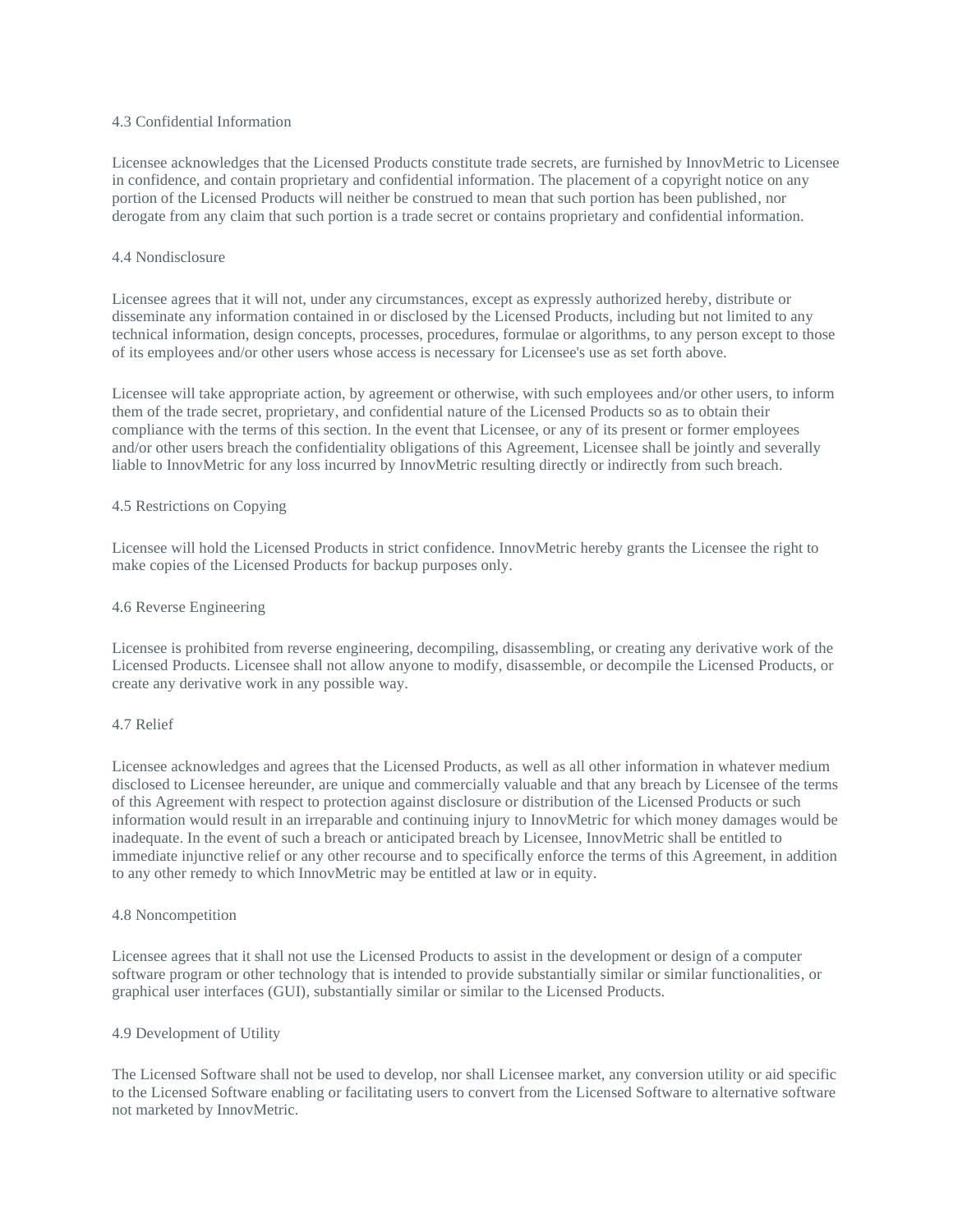### 4.10 Floating License Usage Report

The Licensee hereby acknowledges that the grant of a license to use the Licensed Products pursuant to a 'floating license' mode is subject to pricing which may vary upon the actual place of use of the Licensed Products. By purchasing a floating license, the Licensee agrees that InnovMetric may request, not more than once a year, a written usage report. In these instances, an authorized officer of the Licensee would then certify in writing the annual percentage of floating license usage per country. The Licensee shall cooperate with any reasonable requests of InnovMetric to facilitate any such audit.

# 5. OWNERSHIP AND COPYRIGHT PROTECTION

InnovMetric, its affiliates and suppliers retain all right, title, and interest in and to the Licensed Products. The Licensed Products are intellectual property of InnovMetric, its affiliates and its suppliers. The Licensed Products are protected by law, including without limitation the copyright laws of Canada, the United States and other countries, and by international treaty provisions. PolyWorks is a registered trademark of InnovMetric. InnovMetric, PolyWorks|Inspector, PolyWorks|Modeler, PolyWorks|Reviewer, PolyWorks|Talisman, PolyWorks|DataLoop, PolyWorks|PMI+Loop, PolyWorks|ReportLoop and PolyWorks|AR are trademarks of InnovMetric. All other trademarks are the property of their respective owners. Licensee may not alter any trademarks, trade names, product names, logos, copyrights or other proprietary notices, legends, symbols, or labels in the Licensed Products. Licensee acknowledges that no right, title, or interest, other than the right to use the Licensed Products as described herein is transferred by the present Agreement.

### 6. WARRANTY

### 6.1 Ownership of Copyrights

InnovMetric warrants that it has the right to grant this license to use the Licensed Products as contemplated hereunder.

### 6.2 Infringement

InnovMetric will indemnify and hold harmless Licensee from and against any action brought against Licensee alleging that the Licensed Products infringe third-party intellectual property rights, to the extent that: 6.2.1 InnovMetric is notified promptly in writing by Licensee of the claim;

6.2.2 InnovMetric has sole control of the defense of the claim and all negotiations of any settlement or compromise, provided that any such settlement or compromise provide for the general release of all claims against InnovMetric; 6.2.3 the claim is not based on the use of a Licensed Software's version other than the most recent and nonmodified version by Licensee;

6.2.4 the Licensee has not prejudiced InnovMetric position's in any way by, without limiting the generality of the foregoing, its admissions and/or declarations.

InnovMetric shall have the opportunity, where a third party claims an infringement of its intellectual property, at all times, either before, during or after any proceedings, to provide the Licensee with the right to use such element of intellectual property or replace same in order to cease such infringement.

## 6.3 Nonapplication of Warranty

Paragraph 6.2 of this section is not applicable if the claim is based upon:

6.3.1 the use of other than a current unaltered release of Licensed Software if the infringement would have been avoided by the use of a current unaltered release of Licensed Software;

6.3.2 the combination, operation, or use of any Licensed Products with any programs or software not provided by InnovMetric, if the infringement would have been avoided by the combination, operation or use of Licensed Products with other programs, software or data; or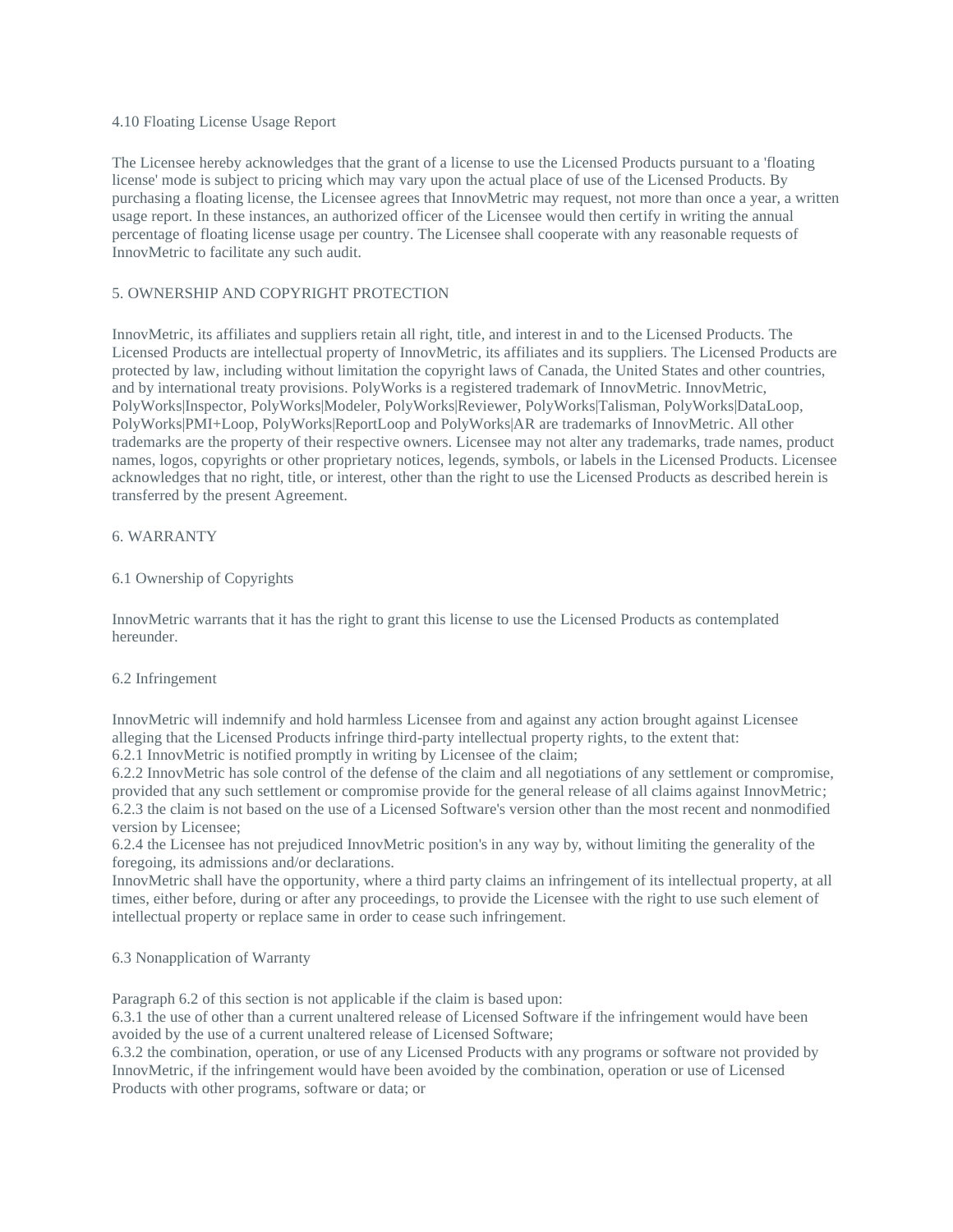6.3.3 the use of Licensed Software in other than the operating environment specified for it by InnovMetric if the infringement would have been avoided by use in the operating environment specified by InnovMetric.

### 6.4 Documentation

InnovMetric warrants that the Licensed Software conforms with Licensed Materials for a period of twelve (12) months from the date of this Agreement, unless such term is otherwise renewed or extended.

### 6.5 Limitation of Warranty

Except as expressly provided in this section, InnovMetric makes no warranty, express or implied, with respect to the Licensed Products. Without limiting the generality of the foregoing, InnovMetric makes no warranty or merchantability or fitness for a particular purpose or that the Licensed Products are error free or that Licensee's use of the Licensed Products will be uninterrupted. InnovMetric will promptly correct all errors discovered within a period of ninety (90) days from delivery, upon notification by Licensee, if the following conditions are and were always respected since delivery date:

6.5.1 the Licensed Software is and was properly used as set forth in the Licensed Materials;

6.5.2 the Licensed Products were not changed nor modified by Licensee or a third party upon Licensee's request. 6.5.3 the Licensed Products were not used in ultrahazardous activities;

6.5.4 the Licensed Products have not been subjected to abnormal physical or electrical stress, misuse, negligence or accident.

### 6.6 Prerelease Software Product

If the Licensed Software the Licensee has received with this Agreement is a precommercial release or beta Software ("Prerelease Software"), Licensee acknowledges that the Prerelease Software version does not represent the final product from InnovMetric, and may contain bugs, errors, and other problems that could cause system or other failures and data loss. Consequently, the Prerelease Software is provided to the Licensee "AS-IS", and InnovMetric disclaims any warranty or liability obligations of any kind to the Licensee.

# 7. TERMINATION

# 7.1 Default

Either party may terminate this Agreement upon written notice to the other party without advance notice if the other party materially breaches the terms of this Agreement and such default continues uncorrected for a period of ten (10) days after notice in writing thereof to such other party.

# 7.2 Bankruptcy or Insolvency

The fact that one of the parties becomes insolvent or is adjudged bankrupt; makes a proposal for the benefit of its creditors; has a receiver appointed; files a petition of bankruptcy; initiates reorganization proceedings; causes or permits to occur any similar event under the laws of its domicile; or ceases to conduct its operations in the normal course of business; or is wound up will be interpreted as a default under the terms of the present Agreement.

### 7.3 Effect of Termination

7.3.1 License. Upon termination, all licenses granted pursuant to this Agreement and any Maintenance and Support Agreement executed by both parties will cease.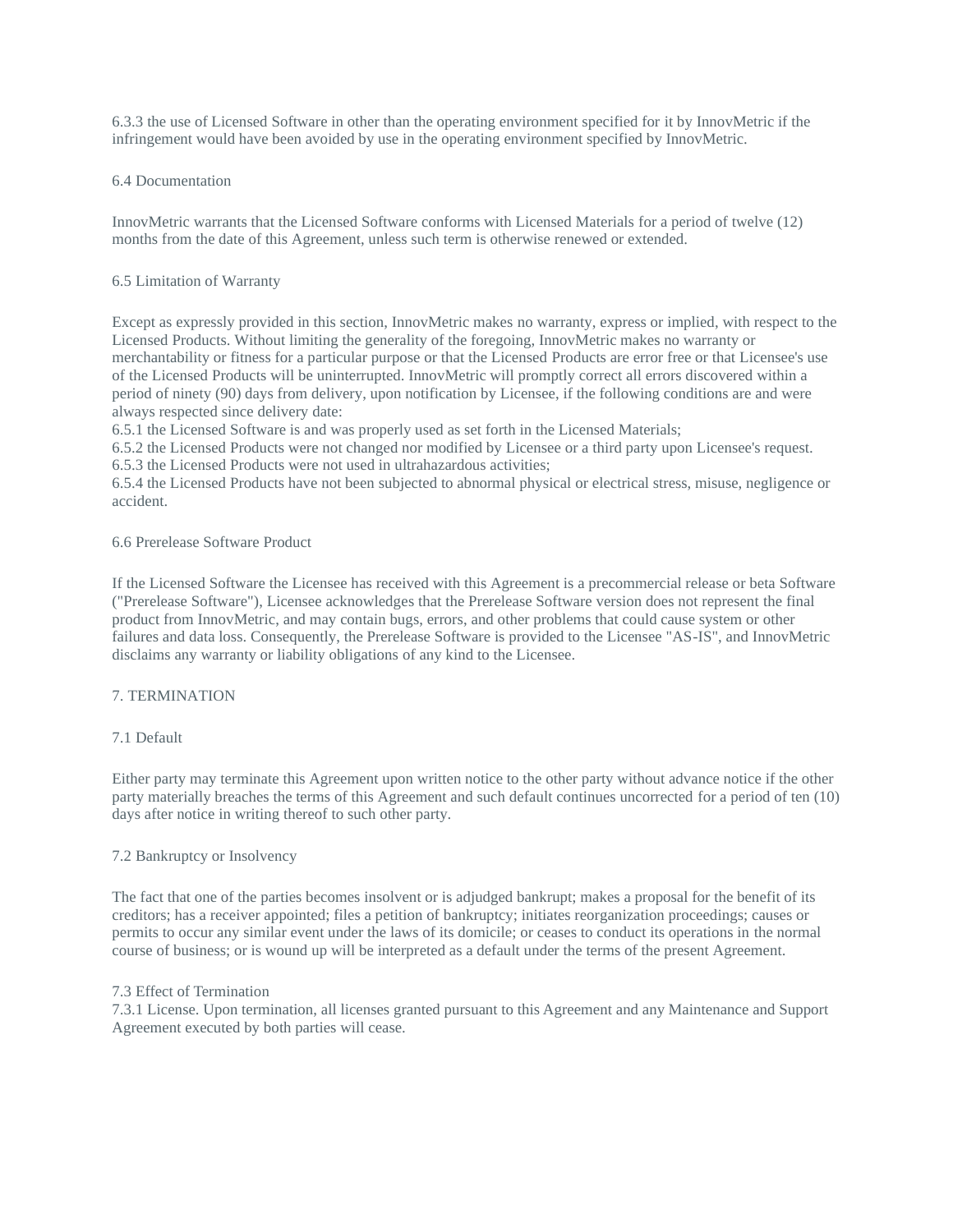7.3.2 Return and Destruction of Proprietary Information. Licensee will immediately return to InnovMetric the Licensed Products and all whole or partial copies thereof, including all backup copies, modifications, and documentation thereof and purge all copies of the Licensed Products from all computer processors or storage media on which Licensee has installed or permitted others to install Licensed Products. Licensee will certify in writing to InnovMetric no later than thirty (30) days after termination that it has entirely complied with this requirement and that no Proprietary Information remains in its possession.

7.3.3 Compliance with Agreement Notwithstanding Termination. Notwithstanding the termination of the present Agreement, Licensee agrees to comply with section 4 of said Agreement.

## 8. LIMITATION OF LIABILITY

IN NO EVENT WILL INNOVMETRIC, ITS AFFILIATES OR SUPPLIERS BE LIABLE FOR (1) SPECIAL, DIRECT, INDIRECT, INCIDENTAL, PUNITIVE OR CONSEQUENTIAL DAMAGES, OR (2) ANY DAMAGES RESULTING FROM LOSS OF USE, OR LOSS OF DATA, OR LOSS OF PROFITS, BUSINESS INTERRUPTION, OR ANY OTHER COMMERCIAL DAMAGES OR LOSSES ARISING OUT OF OR IN CONNECTION WITH THIS AGREEMENT OR THE USE OR PERFORMANCE OF THE LICENSED PRODUCTS OR ANY INFORMATION PROVIDED HEREUNDER, WHETHER IN AN ACTION BASED ON CIVIL LIABILITY, CONTRACT OR TORT, INCLUDING NEGLIGENCE. IN NO EVENT WILL INNOVMETRIC, ITS AFFILIATES OR SUPPLIERS TOTAL LIABILITY FOR ANY DAMAGES AWARDED IN ANY ACTION BASED ON CIVIL LIABILITY, CONTRACT OR TORT ARISING OUT OF OR IN CONNECTION WITH THIS AGREEMENT EXCEED THE AMOUNT PAID FOR THE PRESENT LICENSE EVEN IF INNOVMETRIC, ITS AFFILIATES OR SUPPLIERS HAVE BEEN ADVISED OF THE POSSIBILITY OF SUCH DAMAGES. INNOVMETRIC WILL NOT HAVE ANY LIABILITY FOR ANY DAMAGES ARISING FROM THE USE OF THE PRODUCTS IN ANY HIGH-RISK ACTIVITY, INCLUDING, BUT NOT LIMITED TO, THE OPERATION OF NUCLEAR FACILITIES, AIRCRAFT NAVIGATION OR COMMUNICATION SYSTEMS, AIR TRAFFIC CONTROL, MEDICAL SYSTEMS, LIFE SUPPORT, OR WEAPONS SYSTEMS.

### 9. MISCELLANEOUS

### 9.1 Notice

Any notice, request, instruction, legal proceedings or other instrument to be given, served, or provided under this Agreement by either party shall be deemed given and received when in writing and delivered personally or by confirmed telefax or five (5) days after being sent by certified or registered mail, postage prepaid, to InnovMetric or Licensee at the address of each as indicated below, provided that either party may change such address, only by written notice to the other party:

If to InnovMetric: InnovMetric Software Inc., 2014 Cyrille-Duquet, Suite 310, Quebec, Quebec, Canada, G1N 4N6, tel: (418) 688-2061, fax (418) 688-3001.

If to Licensee: Current address of Licensee as mentioned on the purchase order or as otherwise specified by Licensee.

### 9.2 Waiver

No delay or failure of either party in exercising any right and no partial single exercise of any right shall be deemed to constitute a waiver of that right or any other right under this Agreement. No action arising out of this Agreement, regardless of form, may be brought by either party more than one (1) year after the cause of action has accrued.